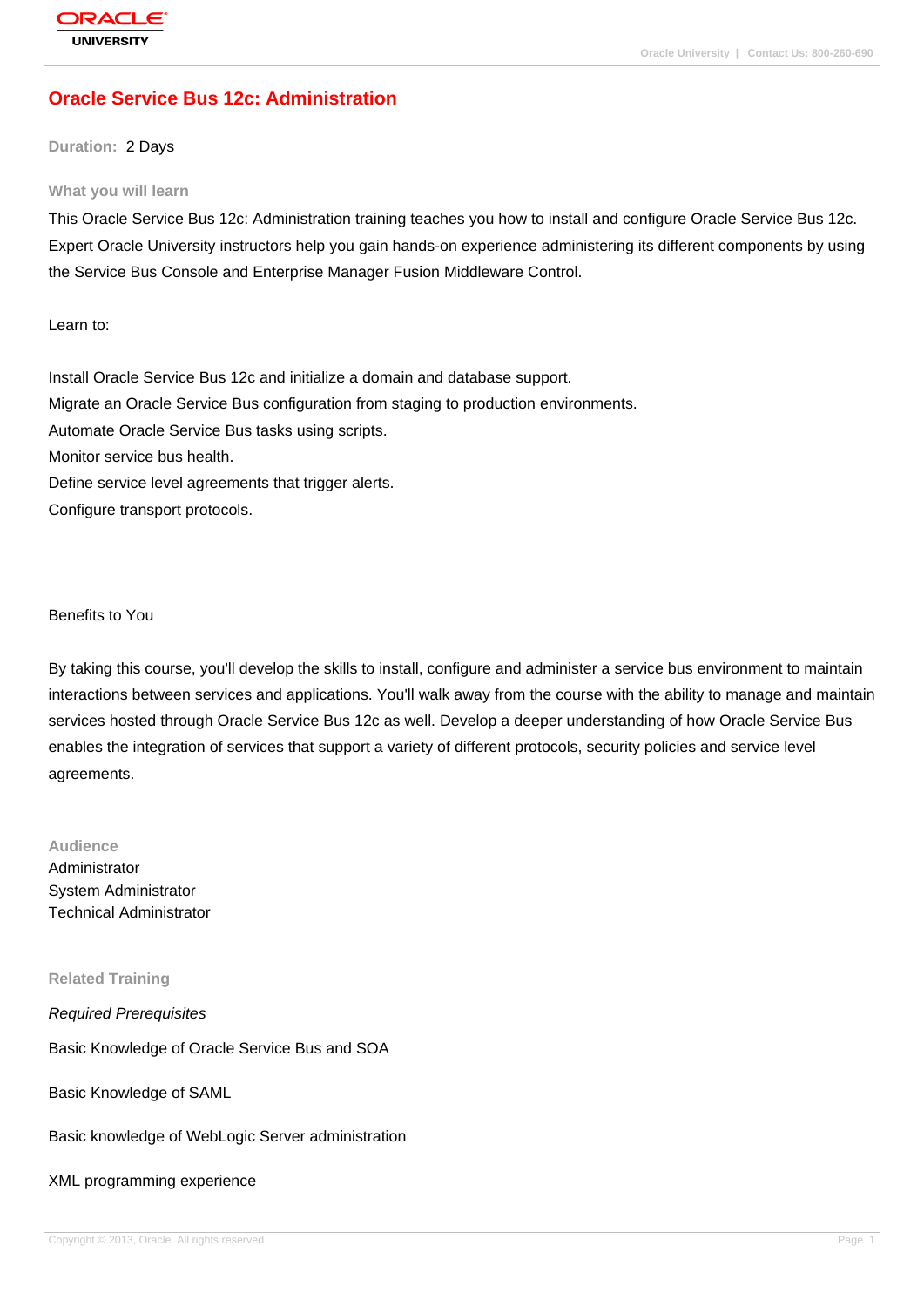Suggested Prerequisites Knowledge XQuery and XPath

Knowledge of SOA

Oracle WebLogic Server 12c: Administration I

# **Course Objectives** Implement Oracle Web Services Manager security in securing Oracle Service Bus services Enrich, route and validate messages within the Service Bus Describe Message Level Security and securing Oracle Service Bus Use some of the basic transports protocols in Oracle Service Bus Install and configure Oracle Service Bus 12c Discuss Oracle Service Bus concepts Migrate an Service Bus configuration from staging to production environments Automate Service Bus tasks by using WLST scripts Configure and administer Oracle Service Bus 12c and its components Configure security policies for services

Perform high availability and clustering of Oracle Service Bus 12c

# **Course Topics**

**Introduction**

Course Overview Course Environment Course Agenda

## **Getting Started with Oracle Service Bus**

Oracle Service Bus and SOA Oracle Service Bus Roles Product Architecture Describe the Functional Layers of Oracle Service Bus What is Oracle Fusion Middleware 12c?

## **Installing Oracle Service Bus 12c**

Oracle Service Bus Database Installation Requirements Install Oracle Service Bus 12c